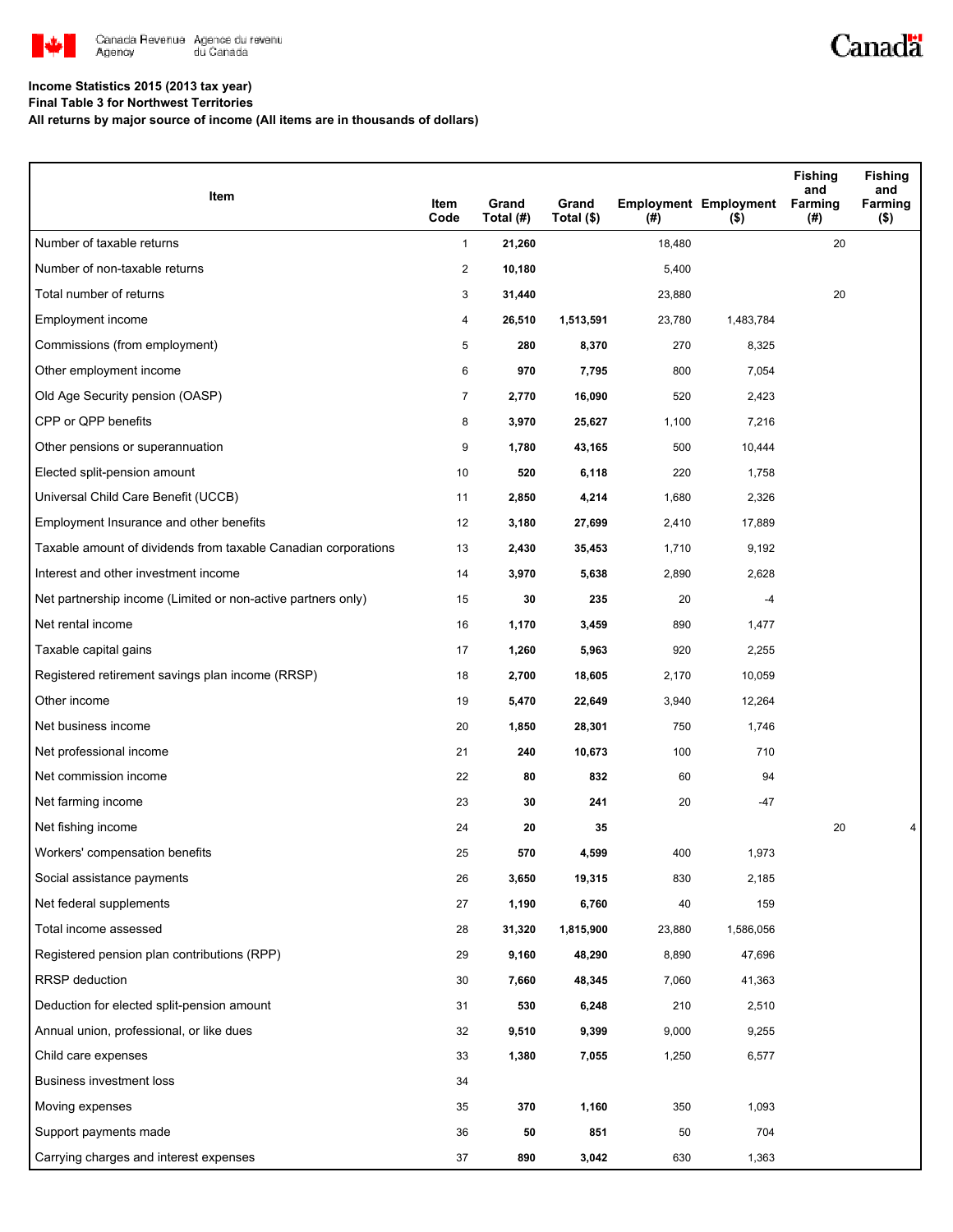

# Canadä

### **Income Statistics 2015 (2013 tax year)**

**Final Table 3 for Northwest Territories**

**All returns by major source of income (All items are in thousands of dollars)**

| Item                                                                                           | Item<br>Code | Grand<br>Total (#) | Grand<br>Total (\$) | (#)    | <b>Employment Employment</b><br>$($ \$) | <b>Fishing</b><br>and<br>Farming<br>(#) | <b>Fishing</b><br>and<br>Farming<br>$($ \$) |
|------------------------------------------------------------------------------------------------|--------------|--------------------|---------------------|--------|-----------------------------------------|-----------------------------------------|---------------------------------------------|
| Deductions for CPP/QPP contributions on self-employment and<br>other earnings                  | 38           | 1,100              | 1,013               | 230    | 42                                      | 10                                      | 5                                           |
| Deductions for provincial parental insurance plan (PPIP) premiums<br>on self-employment income | 39           |                    |                     |        |                                         |                                         |                                             |
| Exploration and development expenses                                                           | 40           | 30                 | 158                 | 20     | 89                                      |                                         |                                             |
| Other employment expenses                                                                      | 41           | 440                | 1,509               | 420    | 1,443                                   |                                         |                                             |
| Clergy residence deduction                                                                     | 42           | 50                 | 572                 | 50     | 552                                     |                                         |                                             |
| Other deductions                                                                               | 43           | 790                | 1,047               | 600    | 812                                     |                                         |                                             |
| Total deductions before adjustments                                                            | 44           | 17,140             | 128,824             | 14,970 | 113,546                                 |                                         |                                             |
| Social benefits repayment                                                                      | 45           | 630                | 1,735               | 490    | 1,335                                   |                                         |                                             |
| Net income after adjustments                                                                   | 46           | 31,260             | 1,686,031           | 23,860 | 1,471,201                               |                                         |                                             |
| Canadian Forces personnel and police deduction                                                 | 47           |                    |                     |        |                                         |                                         |                                             |
| Security options deductions                                                                    | 48           |                    |                     |        |                                         |                                         |                                             |
| Other payments deductions                                                                      | 49           | 4,430              | 30,733              | 1,230  | 4,315                                   |                                         |                                             |
| Non-capital losses of other years                                                              | 50           | 20                 | 93                  |        |                                         |                                         |                                             |
| Net capital losses of other years                                                              | 51           | 280                | 675                 | 190    | 303                                     |                                         |                                             |
| Capital gains deduction                                                                        | 52           | 30                 | 1,741               | 20     | 445                                     |                                         |                                             |
| Northern residents deductions                                                                  | 53           | 18,040             | 99,817              | 15,580 | 89,952                                  |                                         |                                             |
| Additional deductions                                                                          | 54           | 30                 | 310                 | 10     | 135                                     |                                         |                                             |
| Farming/fishing losses of prior years                                                          | 55           |                    |                     |        |                                         |                                         |                                             |
| Total deductions from net income                                                               | 56           | 21,290             | 133,612             | 16,210 | 95,429                                  |                                         |                                             |
| Taxable income assessed                                                                        | 57           | 30,520             | 1,552,684           | 23,860 | 1,375,778                               |                                         |                                             |
| Basic personal amount                                                                          | 58           | 31,440             | 346,199             | 23,880 | 262,919                                 |                                         |                                             |
| Age amount                                                                                     | 59           | 2,430              | 14,677              | 270    | 1,123                                   |                                         |                                             |
| Spouse or common-law partner amount                                                            | 60           | 1,970              | 15,789              | 1,570  | 12,539                                  |                                         |                                             |
| Amount for eligible dependant                                                                  | 61           | 1,730              | 18,584              | 1,150  | 12,226                                  |                                         |                                             |
| Amount for children 17 and under                                                               | 62           | 5,510              | 22,239              | 4,500  | 18,079                                  |                                         |                                             |
| Amount for infirm dependants age 18 or older                                                   | 63           |                    |                     |        |                                         |                                         |                                             |
| CPP or QPP contributions through employment                                                    | 64           | 22,610             | 39,236              | 21,250 | 38,299                                  |                                         |                                             |
| CPP or QPP contributions on self-employment and other earnings                                 | 65           | 1,100              | 1,013               | 230    | 42                                      | 10                                      | 5                                           |
| Employment Insurance premiums                                                                  | 66           | 23,390             | 15,222              | 21,850 | 14,836                                  | 20                                      | 7                                           |
| PPIP premiums paid                                                                             | 67           |                    |                     |        |                                         |                                         |                                             |
| PPIP premiums payable on employment income                                                     | 68           |                    |                     |        |                                         |                                         |                                             |
| PPIP premiums payable on self-employment income                                                | 69           |                    |                     |        |                                         |                                         |                                             |
| Volunteer firefighters' amount                                                                 | 70           | 170                | 495                 | 160    | 468                                     |                                         |                                             |
| Canada employment amount                                                                       | 71           | 25,820             | 28,171              | 23,080 | 25,579                                  |                                         |                                             |
| Public transit amount                                                                          | 72           | 410                | 127                 | 370    | 117                                     |                                         |                                             |
| Children's fitness amount                                                                      | 73           | 1,660              | 870                 | 1,540  | 807                                     |                                         |                                             |
| Children's arts amount                                                                         | 74           | 510                | 249                 | 480    | 233                                     |                                         |                                             |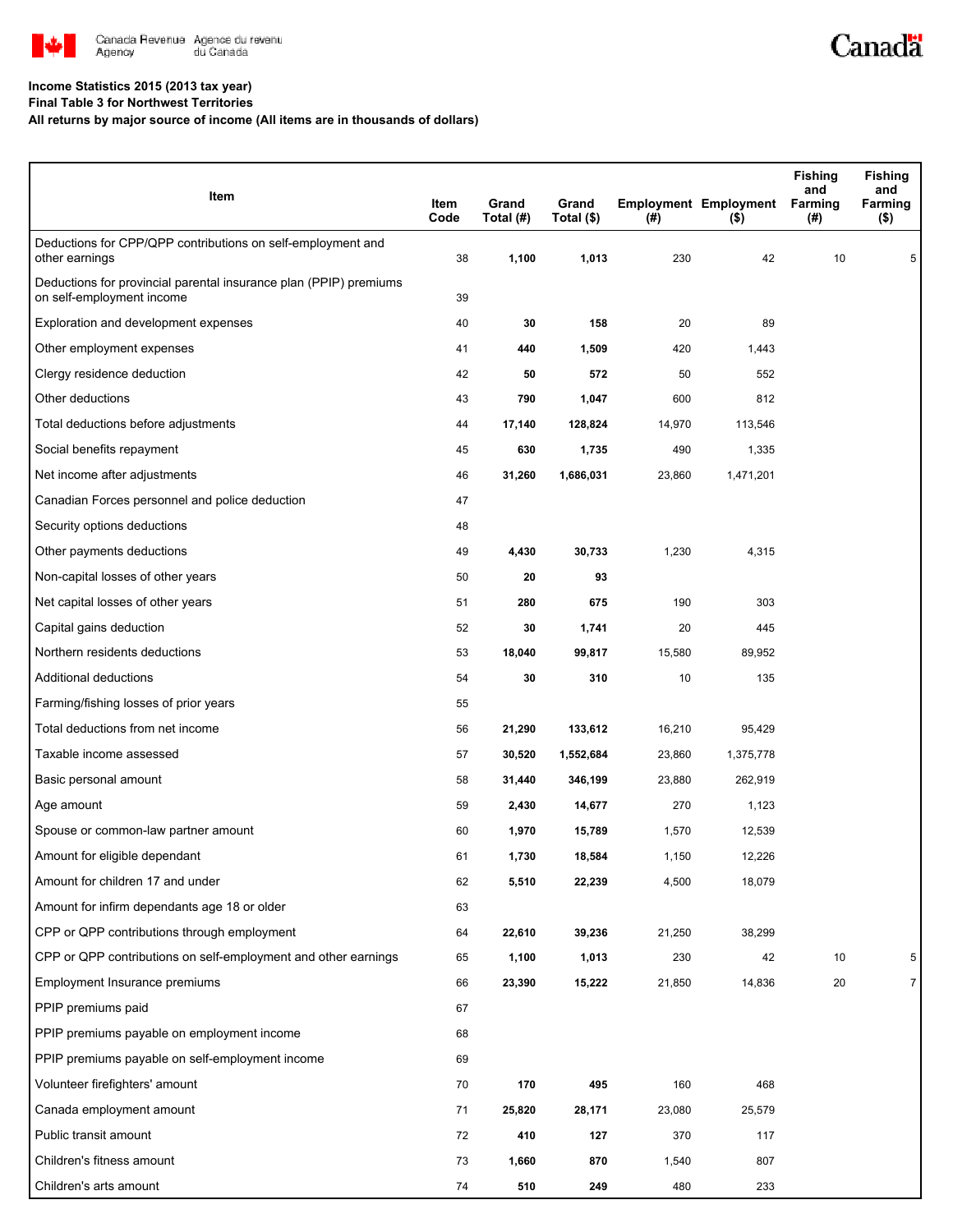

## Canadä

### **Income Statistics 2015 (2013 tax year)**

**Final Table 3 for Northwest Territories**

**All returns by major source of income (All items are in thousands of dollars)**

|                                                                   |              |                    |                     |        |                                         | <b>Fishing</b><br>and | <b>Fishing</b><br>and |
|-------------------------------------------------------------------|--------------|--------------------|---------------------|--------|-----------------------------------------|-----------------------|-----------------------|
| Item                                                              | Item<br>Code | Grand<br>Total (#) | Grand<br>Total (\$) | (#)    | <b>Employment Employment</b><br>$($ \$) | Farming<br>(#)        | Farming<br>$($ \$)    |
| Home buyers' amount                                               | 75           | 230                | 1,048               | 220    | 1,009                                   |                       |                       |
| Pension income amount                                             | 76           | 2,140              | 4,109               | 690    | 1,299                                   |                       |                       |
| Caregiver amount                                                  | 77           | 90                 | 526                 | 80     | 446                                     |                       |                       |
| Disability amount                                                 | 78           | 400                | 3,037               | 140    | 1,089                                   |                       |                       |
| Disability amount transferred from a dependant                    | 79           | 190                | 1,913               | 160    | 1,652                                   |                       |                       |
| Interest paid on student loans                                    | 80           | 940                | 557                 | 920    | 547                                     |                       |                       |
| Tuition, education, and textbook amounts                          | 81           | 2,420              | 14,349              | 2,280  | 13,342                                  |                       |                       |
| Tuition, education, and textbook amounts transferred from a child | 82           | 340                | 1,720               | 310    | 1,574                                   |                       |                       |
| Amounts transferred from spouse or common-law partner             | 83           | 730                | 3,519               | 400    | 1,752                                   |                       |                       |
| Medical expenses                                                  | 84           | 900                | 2,163               | 660    | 1,583                                   |                       |                       |
| Total tax credits on personal amounts                             | 85           | 31,440             | 80,382              | 23,880 | 61,742                                  |                       |                       |
| Allowable charitable donations and government gifts               | 86           | 4,560              | 6,394               | 3,850  | 4,967                                   |                       |                       |
| Eligible cultural and ecological gifts                            | 87           |                    |                     |        |                                         |                       |                       |
| Total tax credit on donations and gifts                           | 88           | 4,520              | 1,766               | 3,820  | 1,369                                   |                       |                       |
| Total federal non-refundable tax credits                          | 89           | 31,440             | 82,148              | 23,880 | 63,110                                  |                       |                       |
| Federal dividend tax credit                                       | 90           | 2,350              | 4,812               | 1,730  | 1,286                                   |                       |                       |
| Overseas employment tax credit                                    | 91           |                    |                     |        |                                         |                       |                       |
| Minimum tax carryover                                             | 92           | 20                 | 133                 |        |                                         |                       |                       |
| Basic federal tax                                                 | 93           | 20,940             | 218,083             | 18,410 | 200,318                                 |                       |                       |
| Federal Foreign Tax Credit                                        | 94           | 720                | 343                 | 540    | 282                                     |                       |                       |
| Federal Political contribution tax credit                         | 95           | 240                | 53                  | 170    | 37                                      |                       |                       |
| <b>Investment Tax Credit</b>                                      | 96           | 20                 | 25                  |        |                                         |                       |                       |
| Labour-sponsored funds tax credit                                 | 97           |                    |                     |        |                                         |                       |                       |
| Alternative minimum tax payable                                   | 98           | 20                 | 39                  |        |                                         |                       |                       |
| Net federal tax                                                   | 99           | 20,910             | 217,686             | 18,380 | 199,987                                 |                       |                       |
| CPP contributions on self-employment                              | 100          | 1,100              | 2,026               | 230    | 83                                      | 10                    | 11                    |
| Social Benefits repayment                                         | 101          | 630                | 1,735               | 490    | 1,335                                   |                       |                       |
| <b>Net Provincial Tax</b>                                         | 102          | 20,450             | 92,534              | 18,130 | 85,328                                  |                       |                       |
| Total tax payable                                                 | 103          | 21,260             | 313,984             | 18,480 | 286,733                                 |                       |                       |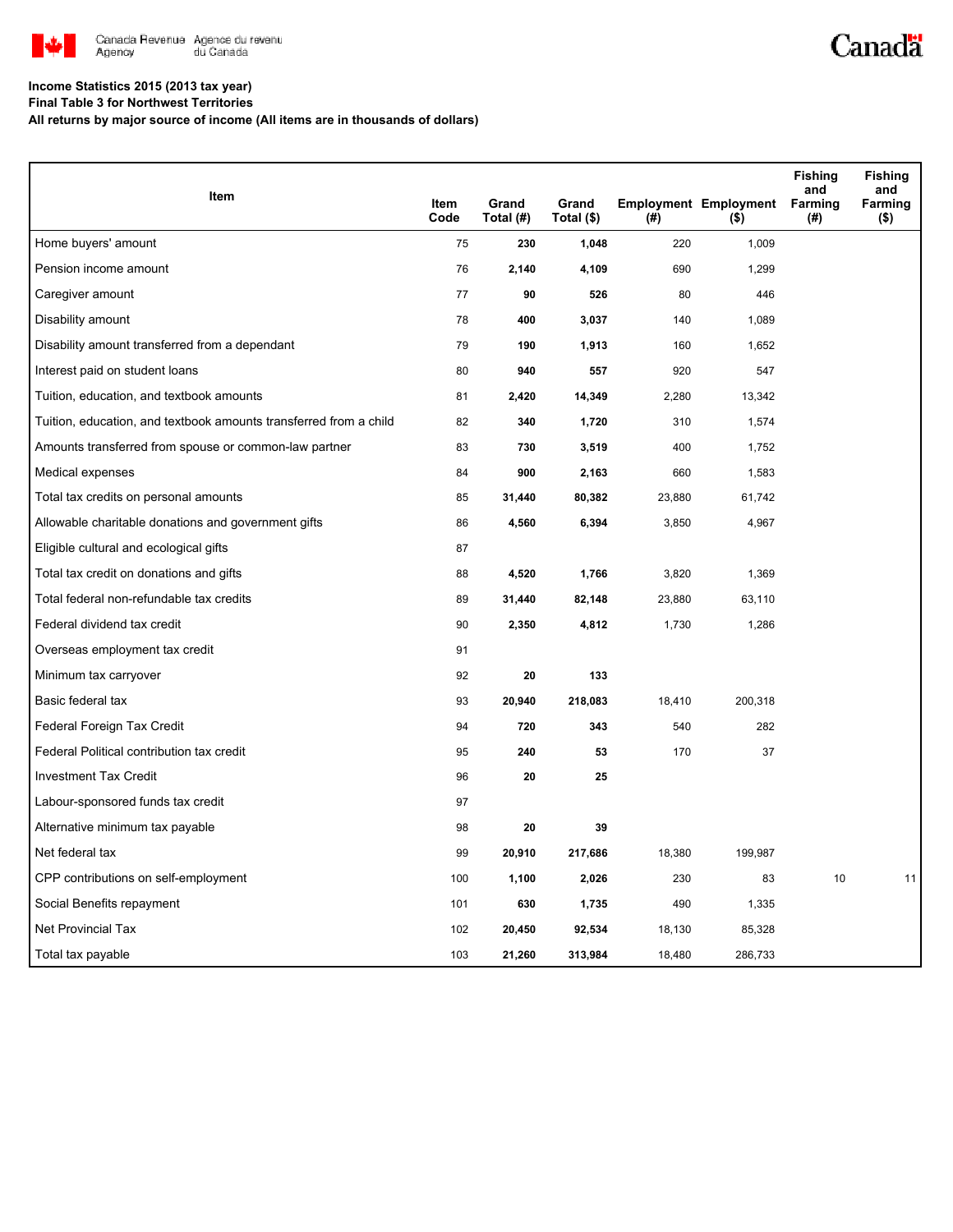| Item                                                                                              | Item<br>Code   | Income $(#)$ | $Income$ (\$) | <b>Sales</b><br>Professional Professional (Self-Employment) (Self-Employment)<br>(#) | <b>Sales</b><br>$($ \$) | Partnerships<br>(# ) | Proprietorship/ Proprietorship/<br><b>Partnerships</b><br>$($ \$) |
|---------------------------------------------------------------------------------------------------|----------------|--------------|---------------|--------------------------------------------------------------------------------------|-------------------------|----------------------|-------------------------------------------------------------------|
| Number of taxable returns                                                                         | $\mathbf{1}$   | 110          |               |                                                                                      |                         | 750                  |                                                                   |
| Number of non-taxable returns                                                                     | $\overline{c}$ |              |               |                                                                                      |                         | 100                  |                                                                   |
| Total number of returns                                                                           | 3              | 120          |               |                                                                                      |                         | 850                  |                                                                   |
| Employment income                                                                                 | 4              | 30           | 545           |                                                                                      |                         | 300                  | 5,434                                                             |
| Commissions (from employment)                                                                     | 5              |              |               |                                                                                      |                         |                      |                                                                   |
| Other employment income                                                                           | 6              |              |               |                                                                                      |                         | 10                   | 52                                                                |
| Old Age Security pension (OASP)                                                                   | 7              |              |               |                                                                                      |                         | 60                   | 324                                                               |
| CPP or QPP benefits                                                                               | 8              |              |               |                                                                                      |                         | 80                   | 553                                                               |
| Other pensions or superannuation                                                                  | 9              |              |               |                                                                                      |                         | 30                   | 1,021                                                             |
| Elected split-pension amount                                                                      | 10             |              |               |                                                                                      |                         | 20                   | 169                                                               |
| Universal Child Care Benefit (UCCB)                                                               | 11             | 10           | 20            |                                                                                      |                         | 100                  | 161                                                               |
| Employment Insurance and other benefits                                                           | 12             |              |               |                                                                                      |                         | 30                   | 355                                                               |
| Taxable amount of dividends from taxable<br>Canadian corporations                                 | 13             | 30           | 225           |                                                                                      |                         | 70                   | 340                                                               |
| Interest and other investment income                                                              | 14             | 40           | 122           |                                                                                      |                         | 150                  | 195                                                               |
| Net partnership income (Limited or<br>non-active partners only)                                   | 15             |              |               |                                                                                      |                         |                      |                                                                   |
| Net rental income                                                                                 | 16             | 10           | -5            |                                                                                      |                         | 50                   | 201                                                               |
| Taxable capital gains                                                                             | 17             |              |               |                                                                                      |                         | 40                   | 68                                                                |
| Registered retirement savings plan<br>income (RRSP)                                               | 18             |              |               |                                                                                      |                         | 70                   | 282                                                               |
| Other income                                                                                      | 19             | 20           | 47            |                                                                                      |                         | 140                  | 388                                                               |
| Net business income                                                                               | 20             |              |               |                                                                                      |                         | 840                  | 25,771                                                            |
| Net professional income                                                                           | 21             | 110          | 9,411         |                                                                                      |                         |                      |                                                                   |
| Net commission income                                                                             | 22             |              |               |                                                                                      |                         |                      |                                                                   |
| Net farming income                                                                                | 23             |              |               |                                                                                      |                         |                      |                                                                   |
| Net fishing income                                                                                | 24             |              |               |                                                                                      |                         |                      |                                                                   |
| Workers' compensation benefits                                                                    | 25             |              |               |                                                                                      |                         |                      |                                                                   |
| Social assistance payments                                                                        | 26             |              |               |                                                                                      |                         | 20                   | 47                                                                |
| Net federal supplements                                                                           | 27             |              |               |                                                                                      |                         |                      |                                                                   |
| Total income assessed                                                                             | 28             | 120          | 11,208        |                                                                                      |                         | 850                  | 35,476                                                            |
| Registered pension plan contributions<br>(RPP)                                                    | 29             |              |               |                                                                                      |                         | 30                   | 73                                                                |
| RRSP deduction                                                                                    | 30             | 50           | 853           |                                                                                      |                         | 210                  | 1,756                                                             |
| Deduction for elected split-pension<br>amount                                                     | 31             |              |               |                                                                                      |                         | 20                   | 265                                                               |
| Annual union, professional, or like dues                                                          | 32             | 10           | 6             |                                                                                      |                         | 70                   | 30                                                                |
| Child care expenses                                                                               | 33             |              |               |                                                                                      |                         | 50                   | 217                                                               |
| Business investment loss                                                                          | 34             |              |               |                                                                                      |                         |                      |                                                                   |
| Moving expenses                                                                                   | 35             |              |               |                                                                                      |                         |                      |                                                                   |
| Support payments made                                                                             | 36             |              |               |                                                                                      |                         |                      |                                                                   |
| Carrying charges and interest expenses                                                            | 37             | 20           | 70            |                                                                                      |                         | 30                   | 50                                                                |
| Deductions for CPP/QPP contributions on<br>self-employment and other earnings                     | 38             | 100          | 166           |                                                                                      |                         | 670                  | 754                                                               |
| Deductions for provincial parental<br>insurance plan (PPIP) premiums on<br>self-employment income | 39             |              |               |                                                                                      |                         |                      |                                                                   |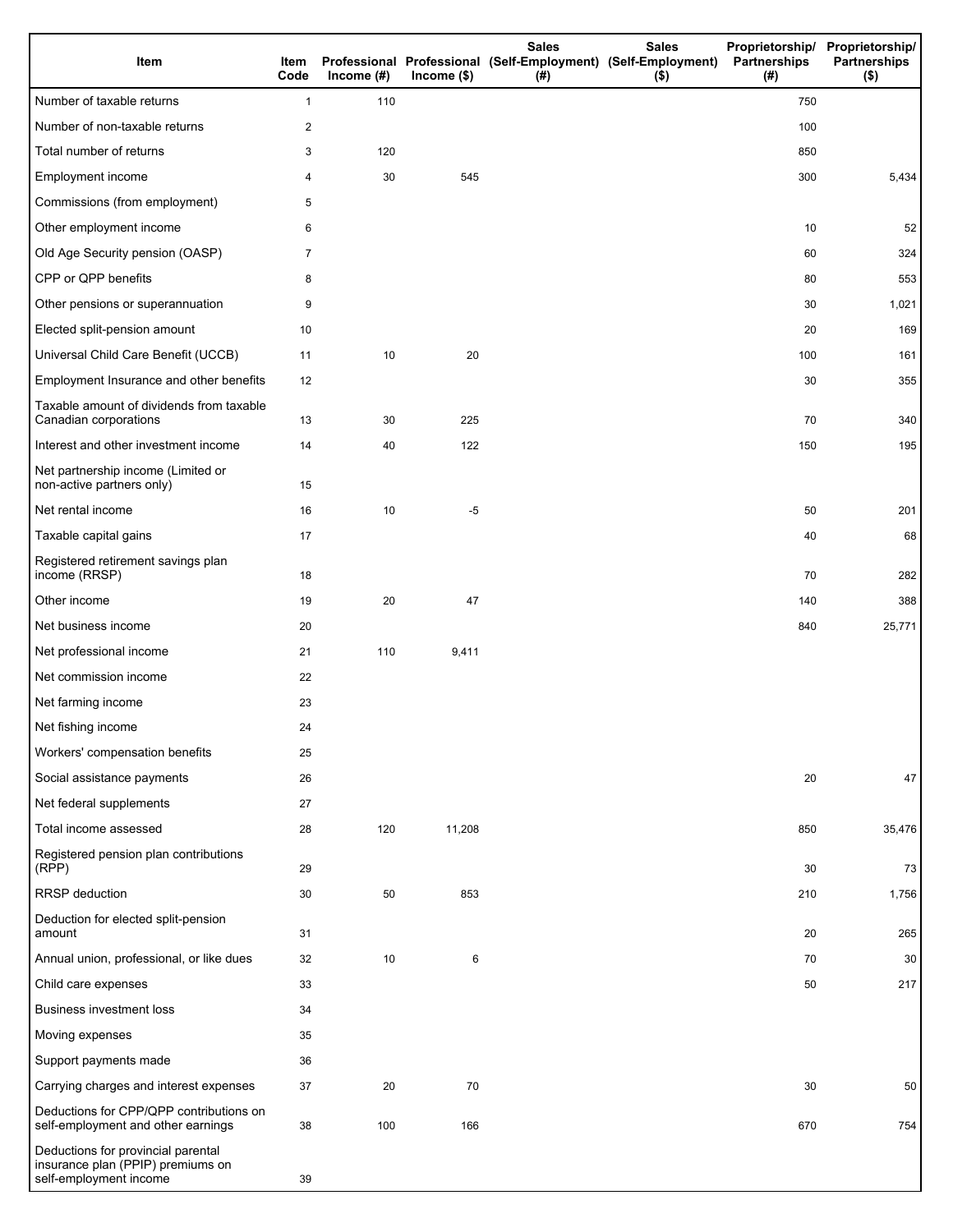| Item                                                              | Item<br>Code | Income $(\#)$ | $Income$ (\$) | <b>Sales</b><br>Professional Professional (Self-Employment) (Self-Employment)<br>(# ) | <b>Sales</b><br>$($ \$) | Partnerships<br>(#) | Proprietorship/ Proprietorship/<br><b>Partnerships</b><br>$($ \$) |
|-------------------------------------------------------------------|--------------|---------------|---------------|---------------------------------------------------------------------------------------|-------------------------|---------------------|-------------------------------------------------------------------|
| Exploration and development expenses                              | 40           |               |               |                                                                                       |                         |                     |                                                                   |
| Other employment expenses                                         | 41           |               |               |                                                                                       |                         |                     |                                                                   |
| Clergy residence deduction                                        | 42           |               |               |                                                                                       |                         |                     |                                                                   |
| Other deductions                                                  | 43           |               |               |                                                                                       |                         | 20                  | 17                                                                |
| Total deductions before adjustments                               | 44           | 110           | 1,274         |                                                                                       |                         | 730                 | 3,211                                                             |
| Social benefits repayment                                         | 45           |               |               |                                                                                       |                         | 10                  | 45                                                                |
| Net income after adjustments                                      | 46           | 110           | 9,926         |                                                                                       |                         | 820                 | 32,549                                                            |
| Canadian Forces personnel and police<br>deduction                 | 47           |               |               |                                                                                       |                         |                     |                                                                   |
| Security options deductions                                       | 48           |               |               |                                                                                       |                         |                     |                                                                   |
| Other payments deductions                                         | 49           |               |               |                                                                                       |                         | 30                  | 110                                                               |
| Non-capital losses of other years                                 | 50           |               |               |                                                                                       |                         |                     |                                                                   |
| Net capital losses of other years                                 | 51           |               |               |                                                                                       |                         | 10                  | 17                                                                |
| Capital gains deduction                                           | 52           |               |               |                                                                                       |                         |                     |                                                                   |
| Northern residents deductions                                     | 53           | 90            | 394           |                                                                                       |                         | 460                 | 1,864                                                             |
| Additional deductions                                             | 54           |               |               |                                                                                       |                         |                     |                                                                   |
| Farming/fishing losses of prior years                             | 55           |               |               |                                                                                       |                         |                     |                                                                   |
| Total deductions from net income                                  | 56           | 90            | 440           |                                                                                       |                         | 470                 | 2,020                                                             |
| Taxable income assessed                                           | 57           | 110           | 9,486         |                                                                                       |                         | 820                 | 30,530                                                            |
| Basic personal amount                                             | 58           | 120           | 1,269         |                                                                                       |                         | 850                 | 9,379                                                             |
| Age amount                                                        | 59           |               |               |                                                                                       |                         | 50                  | 249                                                               |
| Spouse or common-law partner amount                               | 60           |               |               |                                                                                       |                         | 70                  | 615                                                               |
| Amount for eligible dependant                                     | 61           |               |               |                                                                                       |                         | 20                  | 220                                                               |
| Amount for children 17 and under                                  | 62           | 20            | 58            |                                                                                       |                         | 150                 | 667                                                               |
| Amount for infirm dependants age 18 or<br>older                   | 63           |               |               |                                                                                       |                         |                     |                                                                   |
| CPP or QPP contributions through<br>employment                    | 64           | 30            | 22            |                                                                                       |                         | 260                 | 197                                                               |
| CPP or QPP contributions on<br>self-employment and other earnings | 65           | 100           | 166           |                                                                                       |                         | 670                 | 754                                                               |
| Employment Insurance premiums                                     | 66           |               |               |                                                                                       |                         | 210                 | 77                                                                |
| PPIP premiums paid                                                | 67           |               |               |                                                                                       |                         |                     |                                                                   |
| PPIP premiums payable on employment<br>income                     | 68           |               |               |                                                                                       |                         |                     |                                                                   |
| PPIP premiums payable on<br>self-employment income                | 69           |               |               |                                                                                       |                         |                     |                                                                   |
| Volunteer firefighters' amount                                    | 70           |               |               |                                                                                       |                         |                     |                                                                   |
| Canada employment amount                                          | 71           | 30            | 37            |                                                                                       |                         | 300                 | 304                                                               |
| Public transit amount                                             | 72           |               |               |                                                                                       |                         |                     |                                                                   |
| Children's fitness amount                                         | 73           | 10            | 8             |                                                                                       |                         | 50                  | 23                                                                |
| Children's arts amount                                            | 74           |               |               |                                                                                       |                         | 20                  | 6                                                                 |
| Home buyers' amount                                               | 75           |               |               |                                                                                       |                         |                     |                                                                   |
| Pension income amount                                             | 76           |               |               |                                                                                       |                         | 50                  | 94                                                                |
| Caregiver amount                                                  | 77           |               |               |                                                                                       |                         |                     |                                                                   |
| Disability amount                                                 | 78           |               |               |                                                                                       |                         |                     |                                                                   |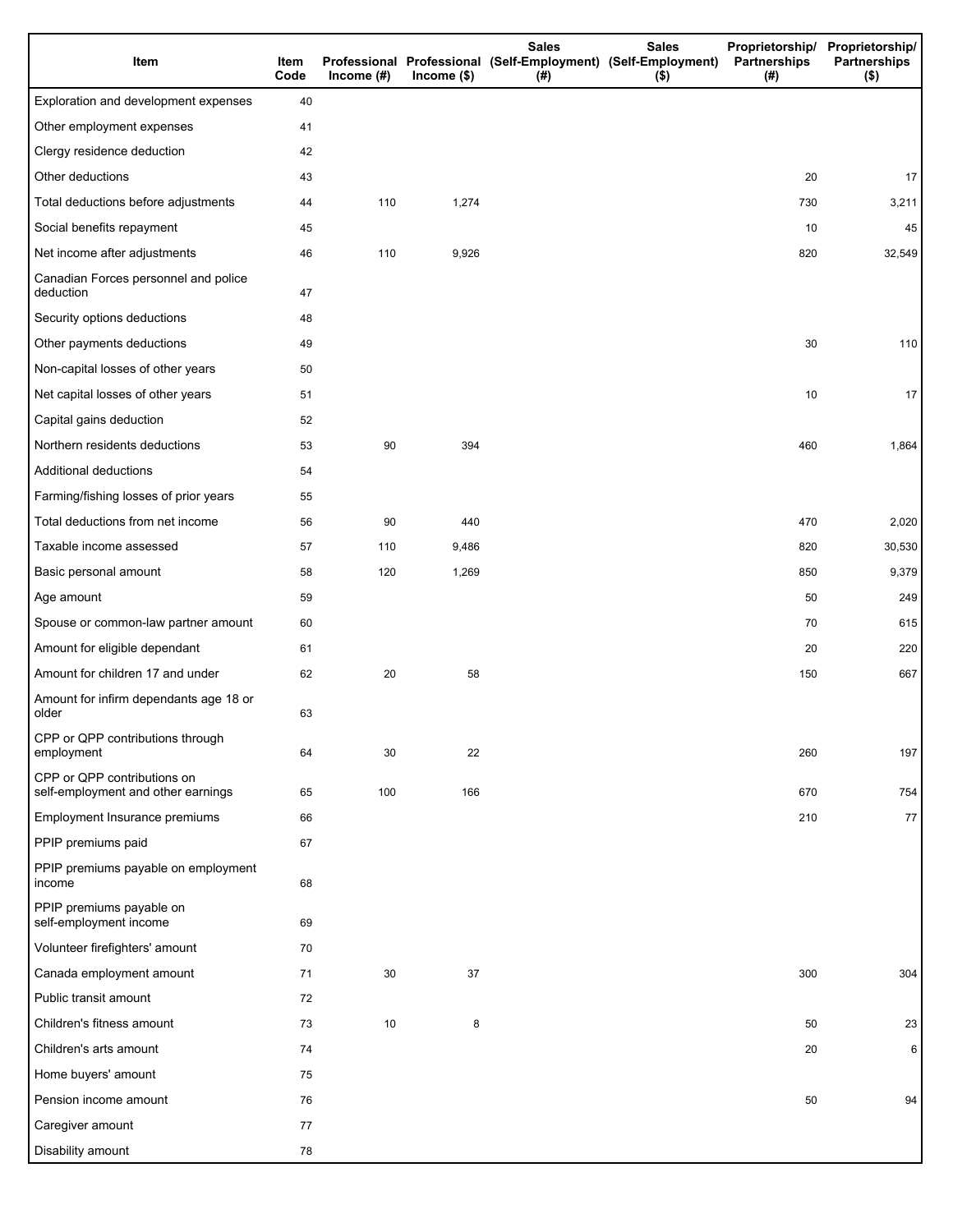| Item                                                                 | Item<br>Code | Income (#) | $lncome$ (\$) | <b>Sales</b><br>(#) | <b>Sales</b><br>Professional Professional (Self-Employment) (Self-Employment)<br>$($ \$) | Partnerships<br>(#) | Proprietorship/ Proprietorship/<br><b>Partnerships</b><br>$($ \$) |
|----------------------------------------------------------------------|--------------|------------|---------------|---------------------|------------------------------------------------------------------------------------------|---------------------|-------------------------------------------------------------------|
| Disability amount transferred from a<br>dependant                    | 79           |            |               |                     |                                                                                          |                     |                                                                   |
| Interest paid on student loans                                       | 80           |            |               |                     |                                                                                          |                     |                                                                   |
| Tuition, education, and textbook amounts                             | 81           | 10         | 219           |                     |                                                                                          | 40                  | 241                                                               |
| Tuition, education, and textbook amounts<br>transferred from a child | 82           |            |               |                     |                                                                                          |                     |                                                                   |
| Amounts transferred from spouse or<br>common-law partner             | 83           |            |               |                     |                                                                                          | 20                  | 93                                                                |
| Medical expenses                                                     | 84           |            |               |                     |                                                                                          | 60                  | 132                                                               |
| Total tax credits on personal amounts                                | 85           | 120        | 291           |                     |                                                                                          | 850                 | 1,988                                                             |
| Allowable charitable donations and<br>government gifts               | 86           | 40         | 86            |                     |                                                                                          | 150                 | 244                                                               |
| Eligible cultural and ecological gifts                               | 87           |            |               |                     |                                                                                          |                     |                                                                   |
| Total tax credit on donations and gifts                              | 88           | 40         | 24            |                     |                                                                                          | 150                 | 67                                                                |
| Total federal non-refundable tax credits                             | 89           | 120        | 315           |                     |                                                                                          | 850                 | 2,056                                                             |
| Federal dividend tax credit                                          | 90           | 30         | 31            |                     |                                                                                          | 70                  | 47                                                                |
| Overseas employment tax credit                                       | 91           |            |               |                     |                                                                                          |                     |                                                                   |
| Minimum tax carryover                                                | 92           |            |               |                     |                                                                                          |                     |                                                                   |
| Basic federal tax                                                    | 93           | 100        | 1,656         |                     |                                                                                          | 550                 | 3,598                                                             |
| Federal Foreign Tax Credit                                           | 94           |            |               |                     |                                                                                          |                     |                                                                   |
| Federal Political contribution tax credit                            | 95           |            |               |                     |                                                                                          | 10                  | 2                                                                 |
| <b>Investment Tax Credit</b>                                         | 96           |            |               |                     |                                                                                          |                     |                                                                   |
| Labour-sponsored funds tax credit                                    | 97           |            |               |                     |                                                                                          |                     |                                                                   |
| Alternative minimum tax payable                                      | 98           |            |               |                     |                                                                                          |                     |                                                                   |
| Net federal tax                                                      | 99           | 100        | 1,649         |                     |                                                                                          | 550                 | 3,596                                                             |
| CPP contributions on self-employment                                 | 100          | 100        | 333           |                     |                                                                                          | 670                 | 1,509                                                             |
| Social Benefits repayment                                            | 101          |            |               |                     |                                                                                          | 10                  | 45                                                                |
| <b>Net Provincial Tax</b>                                            | 102          | 90         | 733           |                     |                                                                                          | 510                 | 1,454                                                             |
| Total tax payable                                                    | 103          | 110        | 2,731         |                     |                                                                                          | 750                 | 6,606                                                             |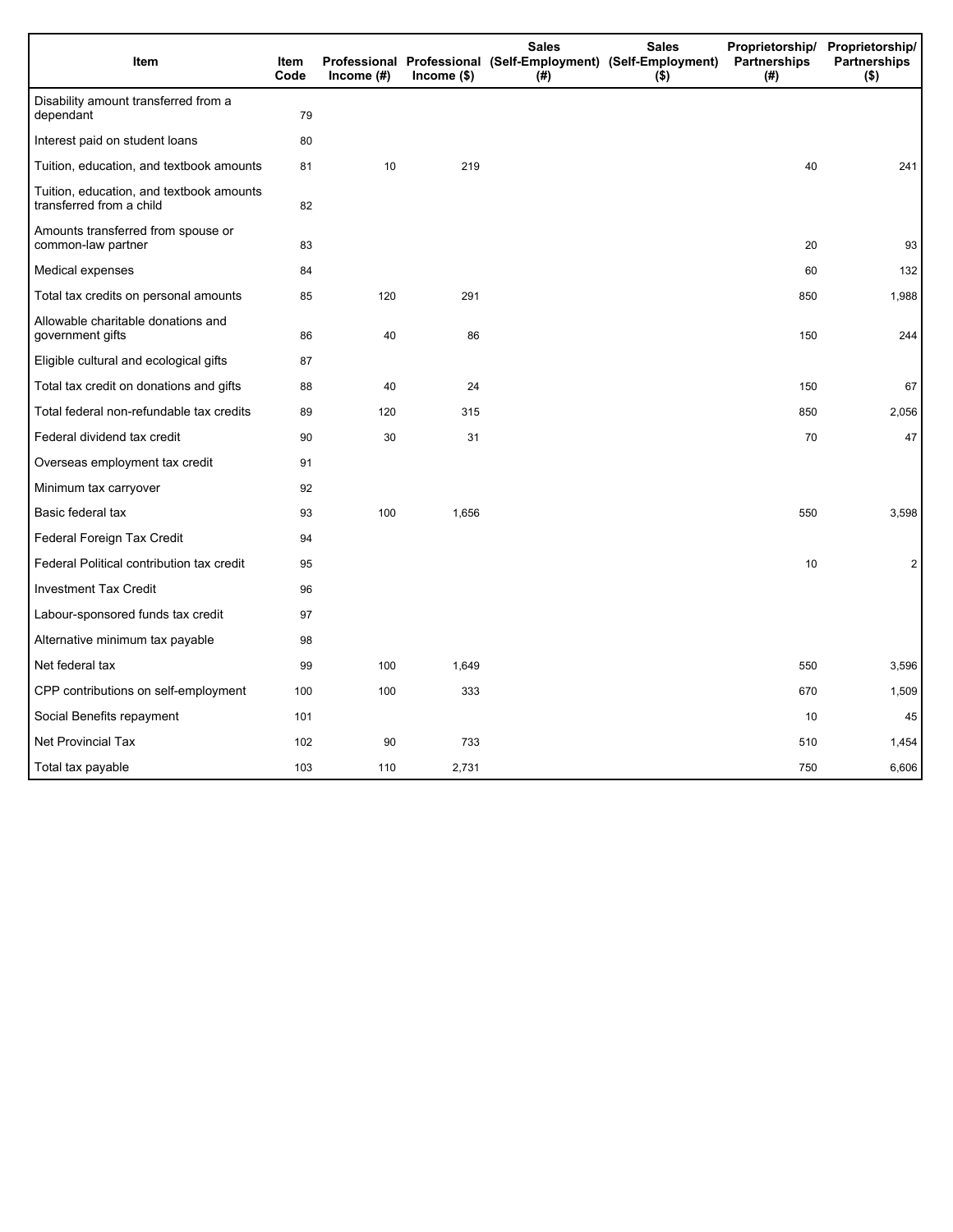| Item                                                                                           | Item<br>Code            | (#) | <b>Investment Investment</b><br>$($ \$) | Pension<br>(#) | <b>Pension</b><br>$($ \$) | <b>Benefit</b><br>(#) | <b>Benefit</b><br>$($ \$) |
|------------------------------------------------------------------------------------------------|-------------------------|-----|-----------------------------------------|----------------|---------------------------|-----------------------|---------------------------|
| Number of taxable returns                                                                      | $\mathbf{1}$            | 290 |                                         | 980            |                           | 400                   |                           |
| Number of non-taxable returns                                                                  | $\overline{\mathbf{c}}$ | 140 |                                         | 1,260          |                           | 2,830                 |                           |
| Total number of returns                                                                        | 3                       | 430 |                                         | 2,240          |                           | 3,230                 |                           |
| Employment income                                                                              | 4                       | 210 | 8,818                                   | 610            | 5,270                     | 1,280                 | 5,332                     |
| Commissions (from employment)                                                                  | 5                       |     |                                         |                |                           |                       |                           |
| Other employment income                                                                        | 6                       |     |                                         | 110            | 465                       | 20                    | 43                        |
| Old Age Security pension (OASP)                                                                | $\overline{7}$          | 70  | 362                                     | 1,610          | 10,022                    | 470                   | 2,775                     |
| CPP or QPP benefits                                                                            | 8                       | 90  | 698                                     | 2,010          | 14,976                    | 590                   | 1,478                     |
| Other pensions or superannuation                                                               | 9                       | 50  | 1,257                                   | 1,130          | 28,913                    | 20                    | 98                        |
| Elected split-pension amount                                                                   | 10                      | 10  | 220                                     | 260            | 3,723                     |                       |                           |
| Universal Child Care Benefit (UCCB)                                                            | 11                      | 30  | 54                                      | 10             | 13                        | 970                   | 1,559                     |
| Employment Insurance and other benefits                                                        | 12                      | 10  | 112                                     | 30             | 180                       | 640                   | 8,706                     |
| Taxable amount of dividends from taxable Canadian corporations                                 | 13                      | 290 | 24,551                                  | 260            | 857                       | 30                    | 20                        |
| Interest and other investment income                                                           | 14                      | 240 | 1,895                                   | 470            | 663                       | 110                   | 37                        |
| Net partnership income (Limited or non-active partners only)                                   | 15                      |     |                                         |                |                           |                       |                           |
| Net rental income                                                                              | 16                      | 150 | 1,687                                   | 50             | 26                        |                       |                           |
| Taxable capital gains                                                                          | 17                      | 100 | 3,365                                   | 140            | 163                       | 20                    | 6                         |
| Registered retirement savings plan income (RRSP)                                               | 18                      | 50  | 608                                     | 150            | 1,080                     | 70                    | 125                       |
| Other income                                                                                   | 19                      | 140 | 384                                     | 450            | 1,253                     | 330                   | 408                       |
| Net business income                                                                            | 20                      | 40  | 37                                      | 140            | 538                       | 60                    | 66                        |
| Net professional income                                                                        | 21                      |     |                                         | 10             | 48                        |                       |                           |
| Net commission income                                                                          | 22                      |     |                                         |                |                           |                       |                           |
| Net farming income                                                                             | 23                      |     |                                         |                |                           |                       |                           |
| Net fishing income                                                                             | 24                      |     |                                         |                |                           |                       |                           |
| Workers' compensation benefits                                                                 | 25                      |     |                                         | 40             | 280                       | 110                   | 2,090                     |
| Social assistance payments                                                                     | 26                      |     |                                         | 660            | 1,815                     | 2,060                 | 15,056                    |
| Net federal supplements                                                                        | 27                      |     |                                         | 660            | 2,717                     | 470                   | 3,828                     |
| Total income assessed                                                                          | 28                      | 430 | 44,921                                  | 2,240          | 73,084                    | 3,230                 | 41,749                    |
| Registered pension plan contributions (RPP)                                                    | 29                      | 30  | 90                                      | 120            | 234                       | 40                    | 32                        |
| <b>RRSP</b> deduction                                                                          | 30                      | 120 | 1,376                                   | 110            | 615                       | 60                    | 91                        |
| Deduction for elected split-pension amount                                                     | 31                      | 20  | 225                                     | 270            | 2,885                     |                       |                           |
| Annual union, professional, or like dues                                                       | 32                      | 50  | 24                                      | 150            | 37                        | 150                   | 17                        |
| Child care expenses                                                                            | 33                      | 20  | 86                                      |                |                           | 40                    | 89                        |
| <b>Business investment loss</b>                                                                | 34                      |     |                                         |                |                           |                       |                           |
| Moving expenses                                                                                | 35                      |     |                                         |                |                           |                       |                           |
| Support payments made                                                                          | 36                      |     |                                         |                |                           |                       |                           |
| Carrying charges and interest expenses                                                         | 37                      | 100 | 1,359                                   | 110            | 154                       |                       |                           |
| Deductions for CPP/QPP contributions on self-employment and other                              |                         |     |                                         |                |                           |                       |                           |
| earnings                                                                                       | 38                      | 20  | 16                                      | 40             | 15                        | 10                    |                           |
| Deductions for provincial parental insurance plan (PPIP) premiums on<br>self-employment income | 39                      |     |                                         |                |                           |                       |                           |
| Exploration and development expenses                                                           | 40                      |     |                                         |                |                           |                       |                           |
| Other employment expenses                                                                      | 41                      |     |                                         |                |                           |                       |                           |
| Clergy residence deduction                                                                     | 42                      |     |                                         |                |                           |                       |                           |
| Other deductions                                                                               | 43                      | 20  | 10                                      | 50             | 86                        | 90                    | 102                       |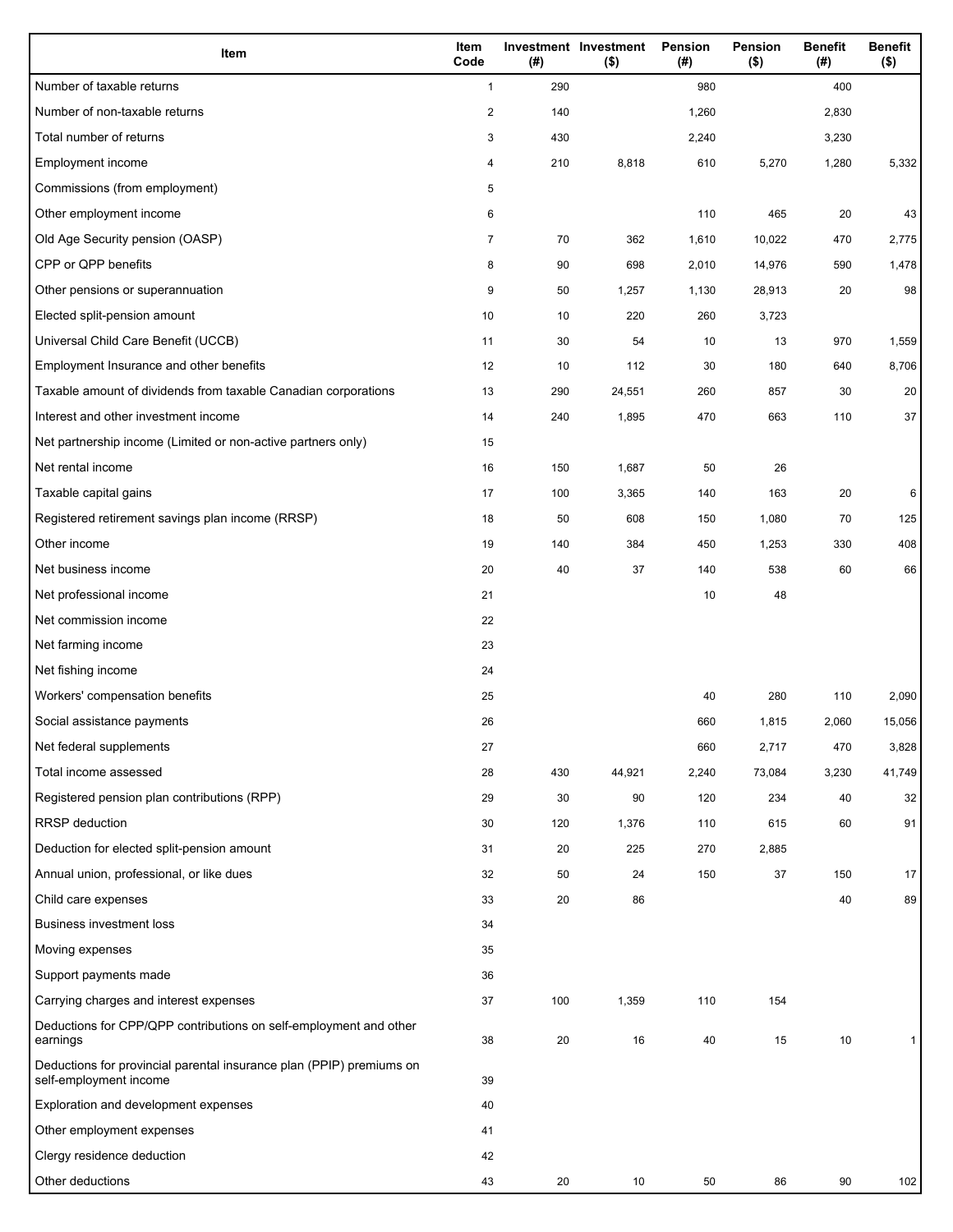| Item                                                              | <b>Item Code</b> | (#) | Investment Investment<br>$($ \$) |       | Pension (#) Pension (\$) Benefit (#) Benefit (\$) |       |              |
|-------------------------------------------------------------------|------------------|-----|----------------------------------|-------|---------------------------------------------------|-------|--------------|
| Total deductions before adjustments                               | 44               | 240 | 3,223                            | 610   | 4,194                                             | 340   | 372          |
| Social benefits repayment                                         | 45               | 30  | 138                              | 80    | 167                                               |       |              |
| Net income after adjustments                                      | 46               | 420 | 41,790                           | 2,240 | 68,792                                            | 3,230 | 41,382       |
| Canadian Forces personnel and police deduction                    | 47               |     |                                  |       |                                                   |       |              |
| Security options deductions                                       | 48               |     |                                  |       |                                                   |       |              |
| Other payments deductions                                         | 49               | 10  | 172                              | 900   | 4,813                                             | 2,190 | 21,036       |
| Non-capital losses of other years                                 | 50               |     |                                  |       |                                                   |       |              |
| Net capital losses of other years                                 | 51               | 30  | 258                              | 30    | 41                                                |       |              |
| Capital gains deduction                                           | 52               | 10  | 1,277                            |       |                                                   |       |              |
| Northern residents deductions                                     | 53               | 230 | 992                              | 990   | 4,325                                             | 490   | 1,459        |
| Additional deductions                                             | 54               |     |                                  | 20    | 149                                               |       |              |
| Farming/fishing losses of prior years                             | 55               |     |                                  |       |                                                   |       |              |
| Total deductions from net income                                  | 56               | 250 | 2,709                            | 1,610 | 9,349                                             | 2,410 | 22,512       |
| Taxable income assessed                                           | 57               | 420 | 39,085                           | 2,230 | 59,445                                            | 2,500 | 19,125       |
| Basic personal amount                                             | 58               | 430 | 4,685                            | 2,240 | 24,691                                            | 3,230 | 35,647       |
| Age amount                                                        | 59               | 40  | 160                              | 1,570 | 9,794                                             | 470   | 3,214        |
| Spouse or common-law partner amount                               | 60               | 10  | 126                              | 100   | 586                                               | 190   | 1,731        |
| Amount for eligible dependant                                     | 61               |     |                                  | 40    | 399                                               | 460   | 5,086        |
| Amount for children 17 and under                                  | 62               | 40  | 172                              | 50    | 176                                               | 660   | 2,735        |
| Amount for infirm dependants age 18 or older                      | 63               |     |                                  |       |                                                   |       |              |
| CPP or QPP contributions through employment                       | 64               | 180 | 255                              | 240   | 143                                               | 480   | 159          |
| CPP or QPP contributions on self-employment and other earnings    | 65               | 20  | 16                               | 40    | 15                                                | 10    | $\mathbf{1}$ |
| Employment Insurance premiums                                     | 66               | 120 | 55                               | 340   | 81                                                | 650   | 99           |
| PPIP premiums paid                                                | 67               |     |                                  |       |                                                   |       |              |
| PPIP premiums payable on employment income                        | 68               |     |                                  |       |                                                   |       |              |
| PPIP premiums payable on self-employment income                   | 69               |     |                                  |       |                                                   |       |              |
| Volunteer firefighters' amount                                    | 70               |     |                                  |       |                                                   |       |              |
| Canada employment amount                                          | 71               | 210 | 229                              | 690   | 633                                               | 1,240 | 1,117        |
| Public transit amount                                             | 72               |     |                                  |       |                                                   |       |              |
| Children's fitness amount                                         | 73               | 20  | 14                               |       |                                                   | 20    | 11           |
| Children's arts amount                                            | 74               | 10  | 4                                |       |                                                   |       |              |
| Home buyers' amount                                               | 75               |     |                                  |       |                                                   |       |              |
| Pension income amount                                             | 76               | 50  | 104                              | 1,260 | 2,452                                             | 20    | 40           |
| Caregiver amount                                                  | 77               |     |                                  |       |                                                   |       |              |
| Disability amount                                                 | 78               |     |                                  | 130   | 986                                               | 90    | 670          |
| Disability amount transferred from a dependant                    | 79               |     |                                  |       |                                                   |       |              |
| Interest paid on student loans                                    | 80               |     |                                  |       |                                                   | 10    | 5            |
| Tuition, education, and textbook amounts                          | 81               | 20  | 173                              | 10    | 39                                                | 40    | 143          |
| Tuition, education, and textbook amounts transferred from a child | 82               |     |                                  |       |                                                   |       |              |
| Amounts transferred from spouse or common-law partner             | 83               |     |                                  | 190   | 1,028                                             | 110   | 586          |
| Medical expenses                                                  | 84               | 30  | 138                              | 100   | 237                                               | 30    | 29           |
| Total tax credits on personal amounts                             | 85               | 430 | 955                              | 2,240 | 6,209                                             | 3,230 | 7,710        |
| Allowable charitable donations and government gifts               | 86               | 100 | 366                              | 350   | 608                                               | 20    | 6            |
| Eligible cultural and ecological gifts                            | 87               |     |                                  |       |                                                   |       |              |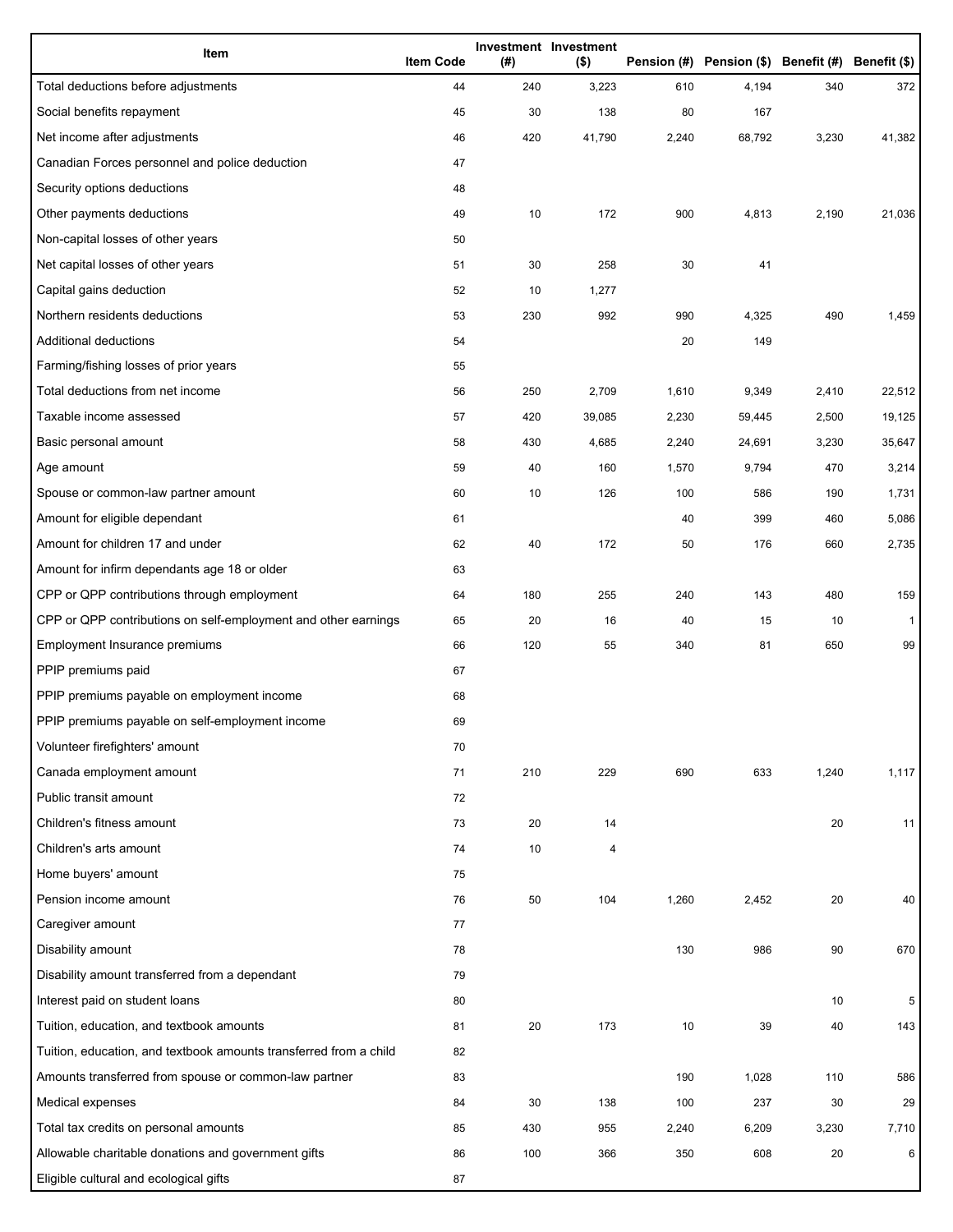| Item                                      | <b>Item Code</b> | (#) | <b>Investment Investment</b><br>$($ \$) | Pension (#) | Pension (\$) Benefit (#) |       | Benefit (\$) |
|-------------------------------------------|------------------|-----|-----------------------------------------|-------------|--------------------------|-------|--------------|
| Total tax credit on donations and gifts   | 88               | 100 | 104                                     | 350         | 168                      | 20    | $\mathbf{1}$ |
| Total federal non-refundable tax credits  | 89               | 430 | 1,059                                   | 2,240       | 6,377                    | 3,230 | 7,711        |
| Federal dividend tax credit               | 90               | 250 | 3,294                                   | 230         | 117                      |       |              |
| Overseas employment tax credit            | 91               |     |                                         |             |                          |       |              |
| Minimum tax carryover                     | 92               | 10  | 92                                      |             |                          |       |              |
| Basic federal tax                         | 93               | 280 | 4,470                                   | 970         | 4,524                    | 400   | 622          |
| Federal Foreign Tax Credit                | 94               | 50  | 29                                      | 80          | $\overline{7}$           |       |              |
| Federal Political contribution tax credit | 95               | 10  | 5                                       | 30          | $\overline{7}$           |       |              |
| <b>Investment Tax Credit</b>              | 96               |     |                                         |             |                          |       |              |
| Labour-sponsored funds tax credit         | 97               |     |                                         |             |                          |       |              |
| Alternative minimum tax payable           | 98               |     |                                         |             |                          |       |              |
| Net federal tax                           | 99               | 280 | 4,433                                   | 970         | 4,510                    | 400   | 622          |
| CPP contributions on self-employment      | 100              | 20  | 31                                      | 40          | 29                       | 10    | 3            |
| Social Benefits repayment                 | 101              | 30  | 138                                     | 80          | 167                      |       |              |
| Net Provincial Tax                        | 102              | 250 | 1,766                                   | 890         | 1,764                    | 370   | 219          |
| Total tax payable                         | 103              | 290 | 6,369                                   | 980         | 6,471                    | 400   | 848          |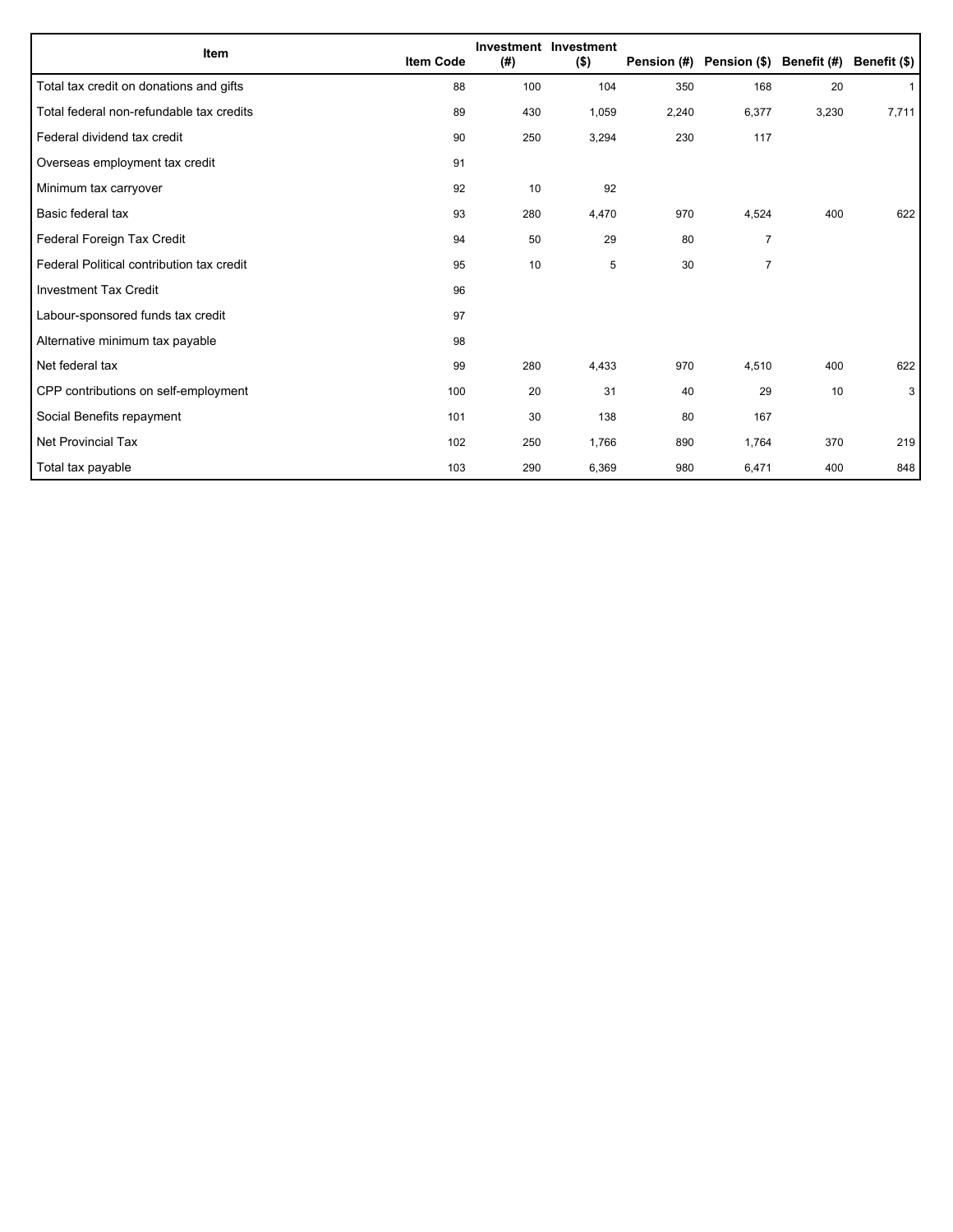| Item                                                                                        | Item Code Other (#) |     | Other (\$) |
|---------------------------------------------------------------------------------------------|---------------------|-----|------------|
| Number of taxable returns                                                                   | $\mathbf{1}$        | 220 |            |
| Number of non-taxable returns                                                               | 2                   | 440 |            |
| Total number of returns                                                                     | 3                   | 670 |            |
| Employment income                                                                           | 4                   | 290 | 4,080      |
| Commissions (from employment)                                                               | 5                   |     |            |
| Other employment income                                                                     | 6                   |     |            |
| Old Age Security pension (OASP)                                                             | $\overline{7}$      | 20  | 81         |
| CPP or QPP benefits                                                                         | 8                   | 80  | 510        |
| Other pensions or superannuation                                                            | 9                   | 40  | 1,166      |
| Elected split-pension amount                                                                | 10                  | 10  | 101        |
| Universal Child Care Benefit (UCCB)                                                         | 11                  | 50  | 78         |
| Employment Insurance and other benefits                                                     | 12                  | 40  | 333        |
| Taxable amount of dividends from taxable Canadian corporations                              | 13                  | 40  | 192        |
| Interest and other investment income                                                        | 14                  | 60  | 91         |
| Net partnership income (Limited or non-active partners only)                                | 15                  |     |            |
| Net rental income                                                                           | 16                  | 20  | 37         |
| Taxable capital gains                                                                       | 17                  | 30  | 60         |
| Registered retirement savings plan income (RRSP)                                            | 18                  | 180 | 6,379      |
| Other income                                                                                | 19                  | 440 | 7,882      |
| Net business income                                                                         | 20                  | 20  | 104        |
| Net professional income                                                                     | 21                  |     |            |
| Net commission income                                                                       | 22                  |     |            |
| Net farming income                                                                          | 23                  |     |            |
| Net fishing income                                                                          | 24                  |     |            |
| Workers' compensation benefits                                                              | 25                  |     |            |
| Social assistance payments                                                                  | 26                  | 70  | 201        |
| Net federal supplements                                                                     | 27                  |     |            |
| Total income assessed                                                                       | 28                  | 550 | 21,722     |
| Registered pension plan contributions (RPP)                                                 | 29                  | 50  | 153        |
| RRSP deduction                                                                              | 30                  | 50  | 2,223      |
| Deduction for elected split-pension amount                                                  | 31                  | 20  | 264        |
| Annual union, professional, or like dues                                                    | 32                  | 60  | 28         |
| Child care expenses                                                                         | 33                  | 10  | 53         |
| Business investment loss                                                                    | 34                  |     |            |
| Moving expenses                                                                             | 35                  |     |            |
| Support payments made                                                                       | 36                  |     |            |
| Carrying charges and interest expenses                                                      | 37                  |     |            |
| Deductions for CPP/QPP contributions on self-employment and other earnings                  | 38                  |     |            |
| Deductions for provincial parental insurance plan (PPIP) premiums on self-employment income | 39                  |     |            |
| Exploration and development expenses                                                        | 40                  |     |            |
| Other employment expenses                                                                   | 41                  |     |            |
| Clergy residence deduction                                                                  | 42                  |     |            |
| Other deductions                                                                            | 43                  | 10  | 15         |
| Total deductions before adjustments                                                         | 44                  | 150 | 2,815      |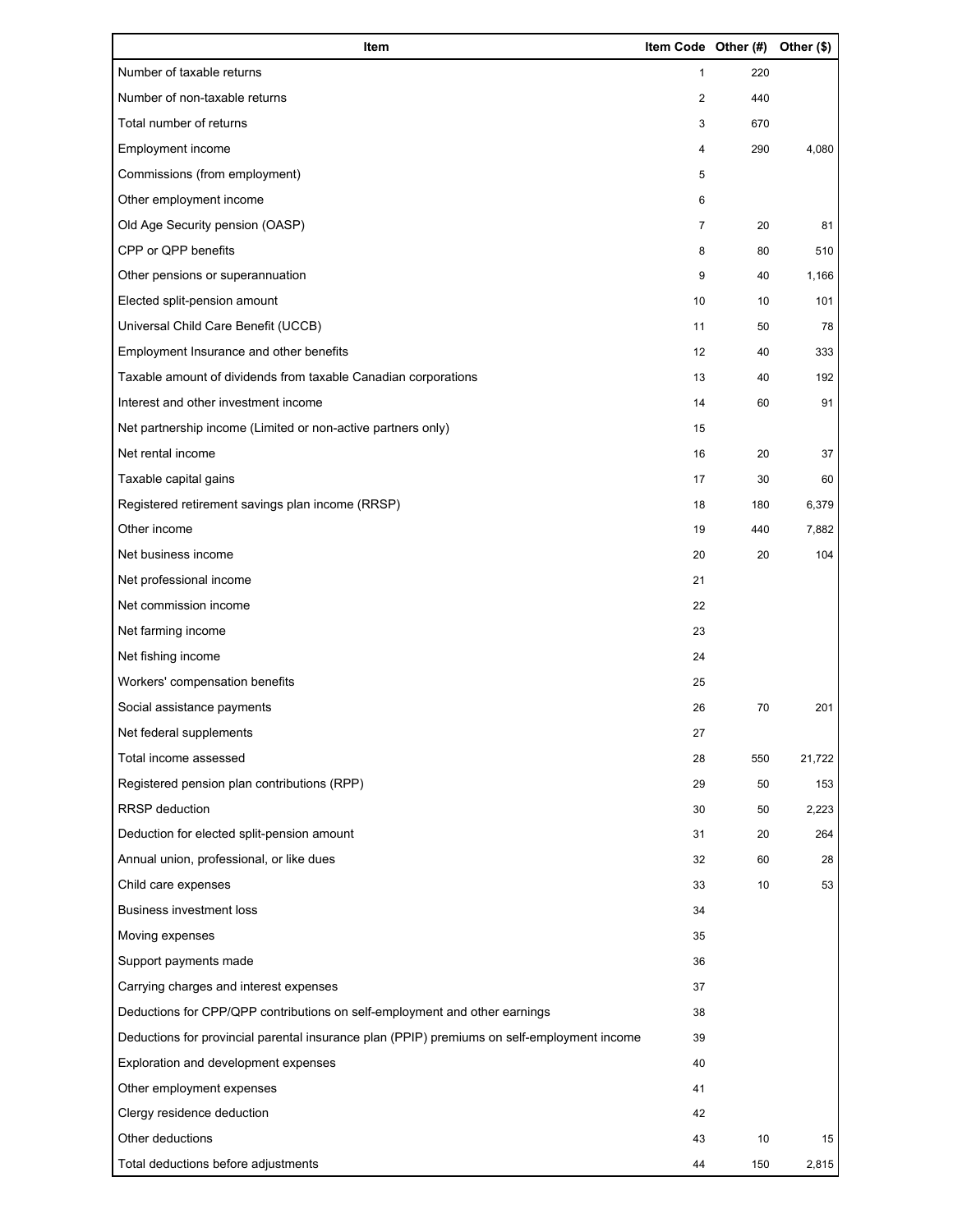| Item                                                              | Item Code Other (#) |     | Other (\$) |
|-------------------------------------------------------------------|---------------------|-----|------------|
| Social benefits repayment                                         | 45                  | 10  | 30         |
| Net income after adjustments                                      | 46                  | 550 | 18,878     |
| Canadian Forces personnel and police deduction                    | 47                  |     |            |
| Security options deductions                                       | 48                  |     |            |
| Other payments deductions                                         | 49                  | 70  | 278        |
| Non-capital losses of other years                                 | 50                  |     |            |
| Net capital losses of other years                                 | 51                  |     |            |
| Capital gains deduction                                           | 52                  |     |            |
| Northern residents deductions                                     | 53                  | 180 | 765        |
| Additional deductions                                             | 54                  |     |            |
| Farming/fishing losses of prior years                             | 55                  |     |            |
| Total deductions from net income                                  | 56                  | 230 | 1,065      |
| Taxable income assessed                                           | 57                  | 550 | 17,813     |
| Basic personal amount                                             | 58                  | 670 | 7,311      |
| Age amount                                                        | 59                  | 20  | 76         |
| Spouse or common-law partner amount                               | 60                  | 20  | 136        |
| Amount for eligible dependant                                     | 61                  | 50  | 556        |
| Amount for children 17 and under                                  | 62                  | 80  | 335        |
| Amount for infirm dependants age 18 or older                      | 63                  |     |            |
| CPP or QPP contributions through employment                       | 64                  | 170 | 150        |
| CPP or QPP contributions on self-employment and other earnings    | 65                  |     |            |
| Employment Insurance premiums                                     | 66                  | 190 | 62         |
| PPIP premiums paid                                                | 67                  |     |            |
| PPIP premiums payable on employment income                        | 68                  |     |            |
| PPIP premiums payable on self-employment income                   | 69                  |     |            |
| Volunteer firefighters' amount                                    | 70                  |     |            |
| Canada employment amount                                          | 71                  |     | 258        |
| Public transit amount                                             | 72                  |     |            |
| Children's fitness amount                                         | 73                  |     |            |
| Children's arts amount                                            | 74                  |     |            |
| Home buyers' amount                                               | 75                  |     |            |
| Pension income amount                                             | 76                  | 50  | 92         |
| Caregiver amount                                                  | 77                  |     |            |
| Disability amount                                                 | 78                  | 20  | 162        |
| Disability amount transferred from a dependant                    | 79                  |     |            |
| Interest paid on student loans                                    | 80                  |     |            |
| Tuition, education, and textbook amounts                          | 81                  | 30  | 181        |
| Tuition, education, and textbook amounts transferred from a child | 82                  |     |            |
| Amounts transferred from spouse or common-law partner             | 83                  |     |            |
| Medical expenses                                                  | 84                  | 20  | 33         |
| Total tax credits on personal amounts                             | 85                  | 670 | 1,418      |
| Allowable charitable donations and government gifts               | 86                  | 50  | 117        |
| Eligible cultural and ecological gifts                            | 87                  |     |            |
| Total tax credit on donations and gifts                           | 88                  | 50  | 33         |